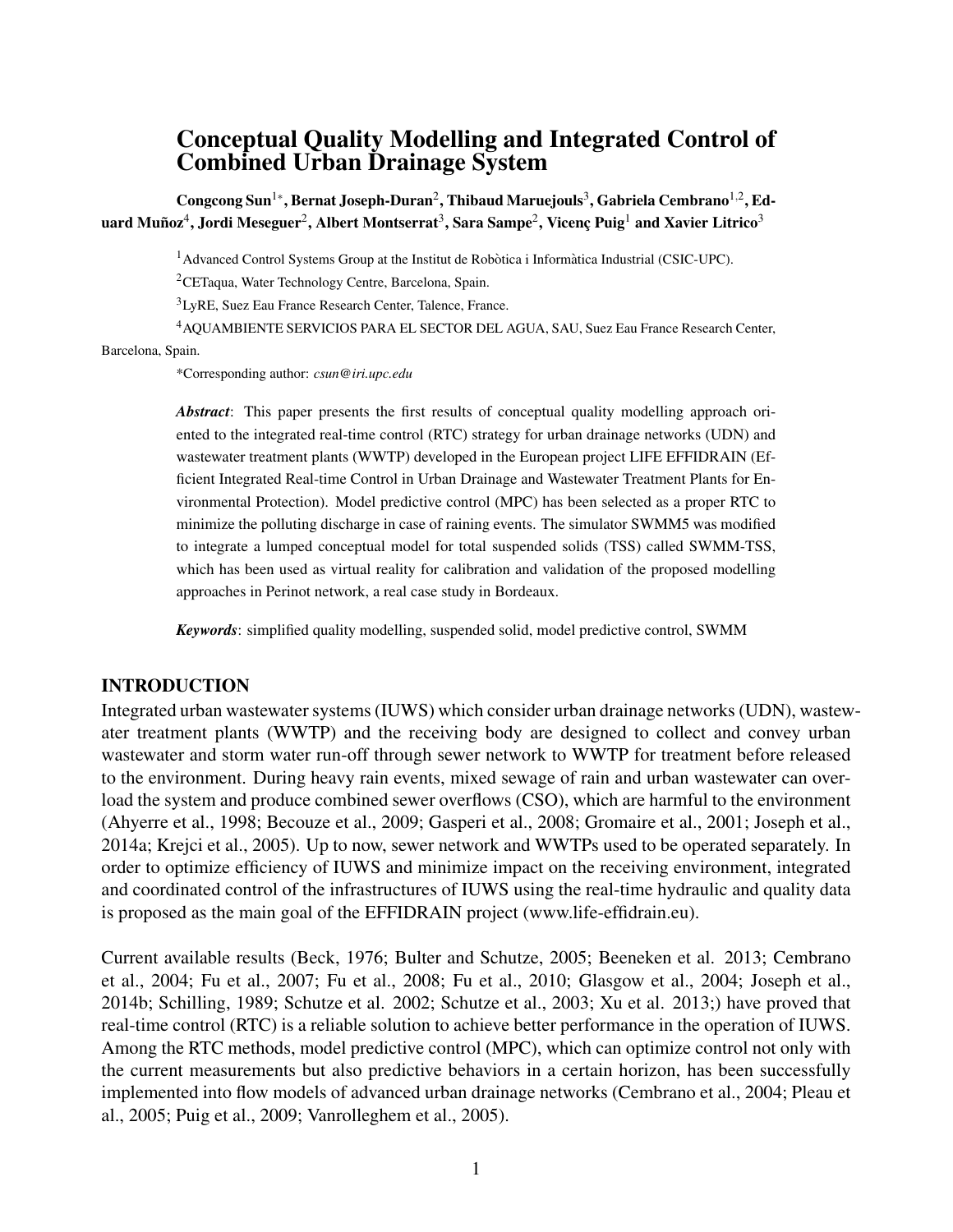Considering the complexity of the hydraulics and the quality spatial/temporal evolution in IUWS, appropriate conceptual quality models are required to apply RTC efficiently in IUWS taking into account effluent quality. These models should allow the RTC to compute estimations of the quality evolution in the UDN during a storm event (Ahyerre et al., 1998). Because of the input data uncertainty and calibration difficulty, modelling the generation and transportation of pollution in IUWS during a storm event is complex. In (van Rijn, 1984; Rouse, 1937; Macke, 1980; Ackers and White, 1973), some physically-based models which can present quality dynamics in IUWS are proposed, but the mathematical equations are mainly due to high computational time requirement.

The main contribution of this paper is proposing a control-oriented conceptual quality modelling approach to represent dynamics of total suspended solid (TSS) in both sewer network and WWTPs, which will be combined with the hydraulic model (Joseph et al., 2015) of IUWS used for MPC control. A detailed TSS model, developed using SWMM-TSS (Rossman, 2015) is used as a virtual reality to calibrate and validate the proposed simplified TSS models. The Perinot network, which is a real sewer network in Bordeaux, has been selected as case study. Analysis of the calibration and validation results and conclusions of the simplified modelling approaches are also presented. State space equations of the control-oriented model and implementations of MPC are discussed for the future use of the proposed quality models in integrated RTC.

# SIMPLIFIED MODELLING APPROACHES

In order to apply RTC to IUWS, simplified modelling structures are necessary (Cluckie, 1999; Norreys and Cluckie, 1997; Puig et al., 2009). TSS has been selected as a representative variable of water quality, because it can be correlated to turbidity, which may be measured on line at different points in the network. Additionally, TSS may also be used as a good indicator of pollution.

Physically, TSS models are affected by solid sediment accumulation over urban catchments; solid sediment washoff by rainfall; transport, erosion and deposition of solids in sewer networks and detention tanks (Bertrand-Krajewski, 2006; Rossman, 2015).

The proposed conceptual modelling approaches are designed to predict the evolution of TSS over the predictive control horizon.

The simplified dynamic behavior of TSS in IUWS will be provided in the modelling approach for TSS deposition and erosion in detention tanks based on the hydraulic model and definition of TSS; TSS transport in a sewer and mass balance equation in the junction. The parameters of the simplified models are calibrated using a detailed simulator as a virtual reality. The least square fitting index is used to measure the goodness of approximation of the simplified model.

# Simplified Modelling of Detention Tank

A detention tank has the capacity to collect water based on the volume difference between upstream  $(Q_{in}: m^3/s)$  and downstream  $(Q_{out}: m^3/s)$  as shown in Figure 1. The hydraulic model of the detention tank can be written as:

$$
V(k+1) = V(k) + \Delta t (Q_{in}(k) - Q_{out}(k))
$$
\n(1)

where *V* is the water volume in the detention tank,  $k$  is the time and  $\Delta t$  is the time step.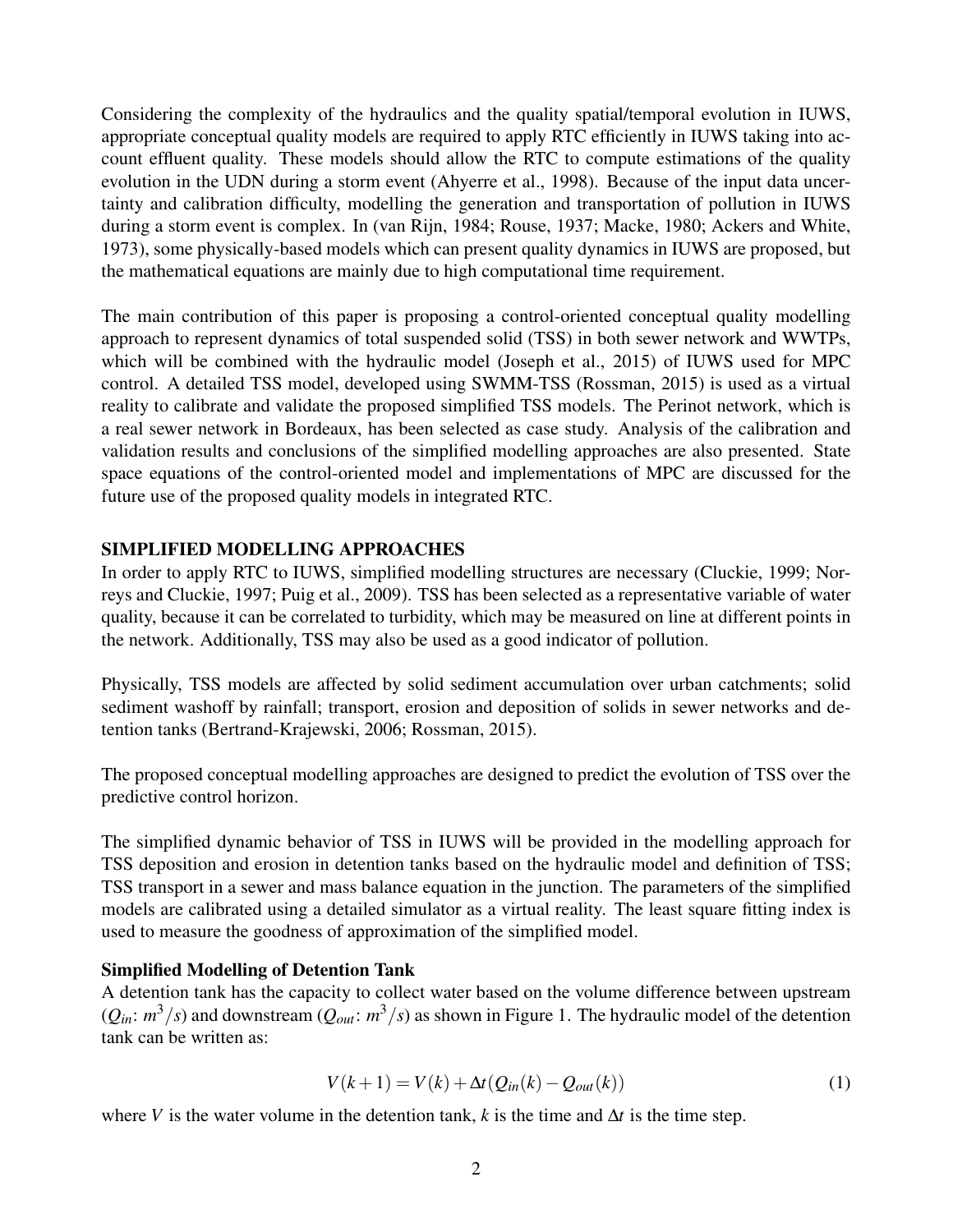

Figure 1. This is a simple graph of detention tank. It shows the topology among volume (*V*), upstream  $(Q_i n, TSS_i n)$  and downstream  $(Q_o ut, TSS_o ut)$ .

Assuming *M* and *T SS* are total mass and concentration of suspended solids respectively, *T SSin*(*g*/*m* 3 ) and  $TSS_{out}(g/m^3)$  are the input and output of TSS in the tank, the simplified *M* can be presented as:

$$
M(k+1) = (1 - \alpha)M(k) + \Delta t (Q_{in}(k)TSS_{in}(k) - Q_{out}(k)TSS_{out}(k))
$$
\n(2)

where  $\alpha$  is a parameter taking values between  $-1$  and 1 to represent sedimentation or erosion effects in the tank.

Then, according to the physical definition of TSS, the concentration of suspended solids in the tank, and also in the outlets is (valid for  $V > 0$ ):

$$
TSS_{out}(k+1) = \frac{M(k+1)}{V(k+1)}
$$
\n(3)

#### Simplified Modelling of Sewers

Based on the hydraulic model of tanks as presented in equation (1), a sewer trunk in IUWS can be assumed as a water tank container which collects water based on volumetric difference between upstream and downstream (Cembrano et al., 2004; Puig et al., 2009). The transport model of water volume is inspired from linear reservoir model, which assumes that the flow downstream of the sewer or catchment is proportional to the collected volume at the time. Then, the dynamics of a hydraulic transport in a sewer will be expressed as:

$$
V(k+1) = V(k) + \Delta t (Q_{in}(k) - cV(k))
$$
\n(4a)

$$
Q_{out}(k) = cV(k) \tag{4b}
$$

where *c* is a proportional value between 0 and 1.

In a sewer trunk, mass conservation does not apply because of solid settlement and erosion. In order to generalize transport model of TSS, an intermediate variable *X* with no direct physical meaning is used, leading to:

$$
X(k+1) = X(k) + \Delta t (TSS_{in}(k) - c_0 X(k))
$$
\n(5a)

$$
TSS_{out}(k) = c_0 X(k) \tag{5b}
$$

where  $c_0$  is a calibration value between 0 and 1.

After combining the equation (5a) and (5b), the following TSS dynamic model in a sewer is produced: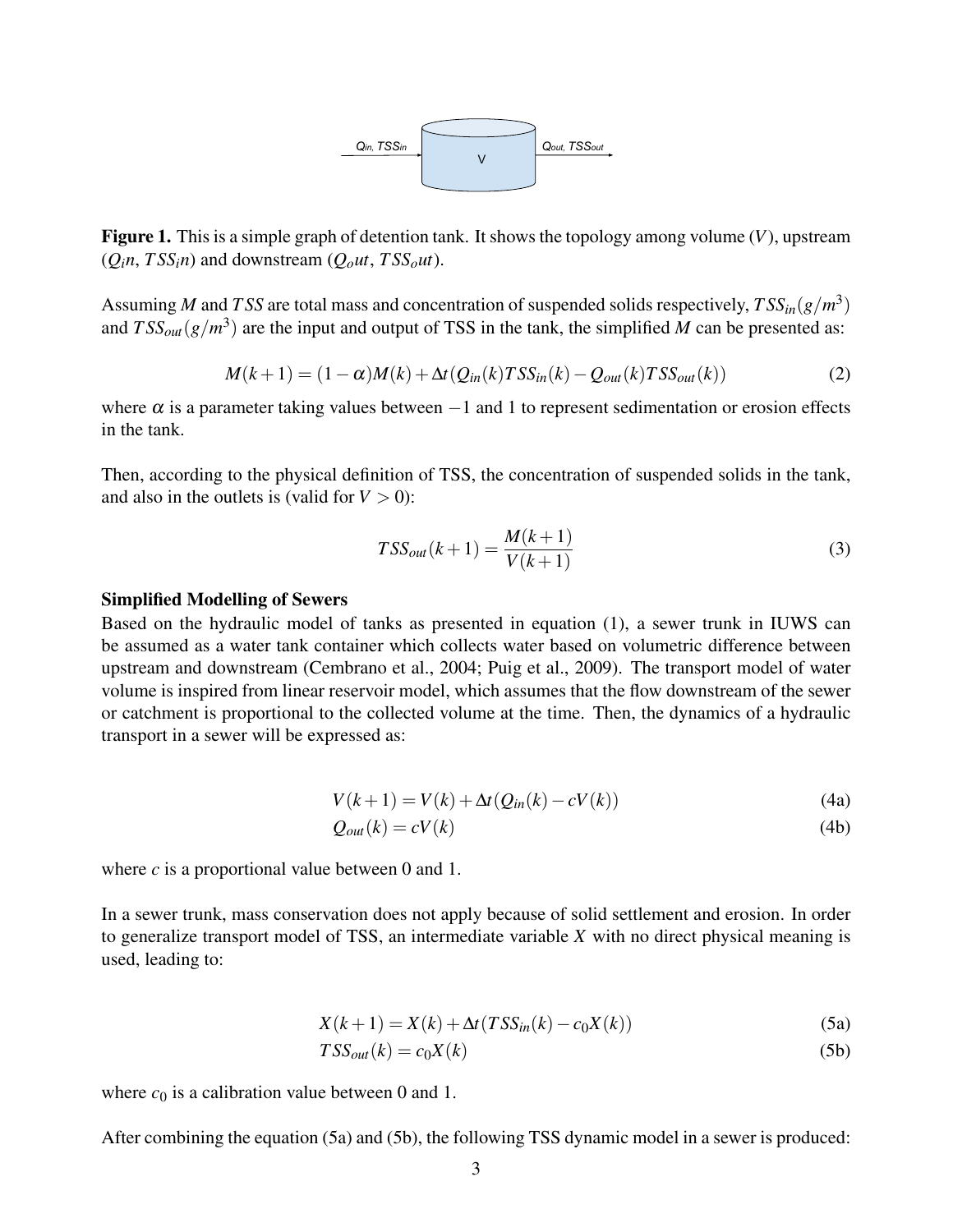$$
TSS_{out}(k+1) = (1 - c_0)TSS_{out}(k) + c_0TSS_{in}(k)
$$
\n(6)

By considering that the two coefficients of *T SSout* and *T SSin* are independent, a generalization of model (6) can be derived as follows:

$$
TSS_{out}(k+1) = c_1TSS_{out}(k) + c_2TSS_{in}(k)
$$
\n
$$
(7)
$$

For each sewer, the parameters  $c_1$  and  $c_2$  need to be calibrated by means of least squares approach using historic or real-time data from telemetry systems, which will be provided in the calibration and validation section.

#### Model Performance Evaluation

In order to validate and compare implementations of the proposed modelling approaches, the least square fitting index is used to evaluate model performance comparing the simplified model with simulated results produced by lumped model of SWMM-TSS.

$$
FC = \sum_{k=1}^{K} (V(k) - R(k))^2
$$
\n(8)

where *V* means the calibrated value using simplified model and  $R$  is the simulated value using SWMM-TSS.

Besides, the fitting rate between the estimation provided by the simplified model and the simulated value with SWMM-TSS is defined using Nash Sutcliffe model efficiency coefficient(Nash and Sutcliffe, 1970):

$$
\overline{V} = \frac{\sum_{k=1}^{K} V(k)}{K}
$$
 (9a)

$$
FC_{TSS} = 100 \left( 1 - \frac{\sqrt{\sum_{k=1}^{K} (R(k) - V(k))^2}}{\sqrt{\sum_{k=1}^{K} (R(k) - \overline{V}(k))^2}} \right)
$$
(9b)

#### MODELLING TOOLS

The modelling tools used for this work are based on SWMM5, Matlab and the GAMS optimization software (Richard, 2016). In particular, for quality modelling, a new quality model based on SWMM5 (Rossman, 2015) has been developed at LyRE (R+D Centre of Suez) to reproduce TSS transport, sediment accumulation and erosion in sewers (Wiuff, 1985) and retention tanks (Maruejouls et al, 2012), as shown in Figure 2. This quality model uses the extended Barre de Saint Venant equation set from SWMM5.

Figure 2 is the scheme illustrating the modifications made in the SWMM5 library model. White boxes correspond to the existing modules in SWMM5 and grey boxes are for added quality module. WW and DW represent wet and dry weather.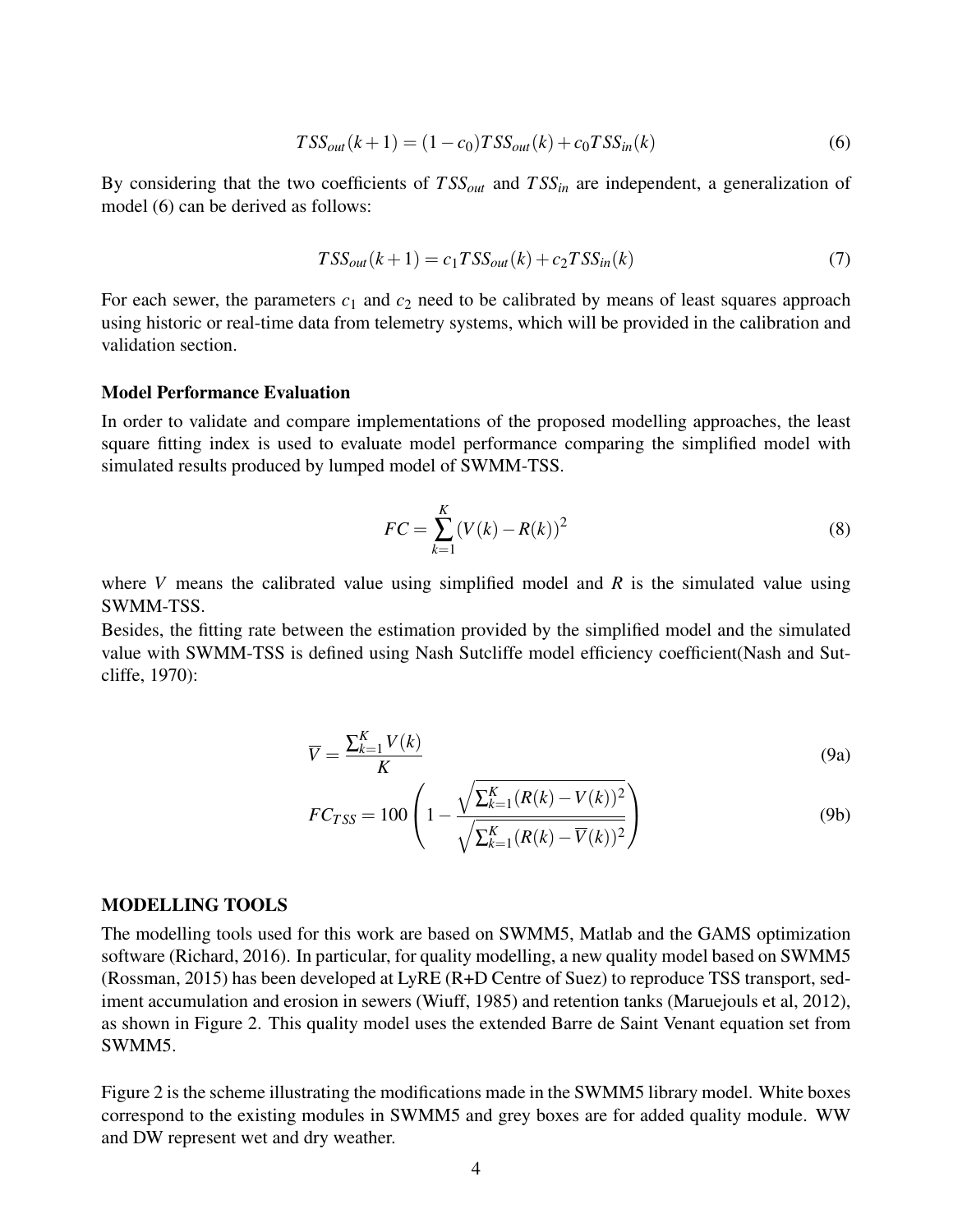

Figure 2. This figure is used to show which modifications were made in SWMM5 model library. The white boxes are existing modules, grey boxes are the added quality modules in SWMM-TSS.

# CASE STUDIES

The case studies of the LIFE EFFIDRAIN projects are taken from real systems of Badalona (Spain) and Bordeaux (France). The paper will present results on the Perinot sewer network (Figure 3), which is part of the urban drainage network in Bordeaux Métropole.

The real case study of the sewer of Perinot in Louis Fargue catchment of Bordeaux Metropole covers a total area of 260 ha that is mainly residential. The sewer length is 3 km with an average slope of 0.007, quite constant over the whole catchment. The detention tank is separated in three hydraulically connected volumes for a total storage volume of  $35\,000\,m^3$ . Even if the slope is generally low, there is no sediment issues on the sewer reported from the operators.



Figure 3. This figure is the topology of Perinot case study.

# CALIBRATION AND VALIDATION

# Calibration for Simplified Model of Detention Tank

In order to calibrate the proposed simplified modelling approach for detention tank, tank *PER*2 has been selected to produce TSS training data using SWMM-TSS. Rain scenario used for calibration of the simplified models corresponds to the real rainfall measured at Lyon, France in the year of 2007. A rain scenario with 12 hours time stage is selected to produce TSS training data using SWMM-TSS. Setting the sampling and report time of SWMM-TSS as 5 minutes, antecedent dry days as 10 and using the same TSS input (grey color in the figures), TSS outlet from the detention tank has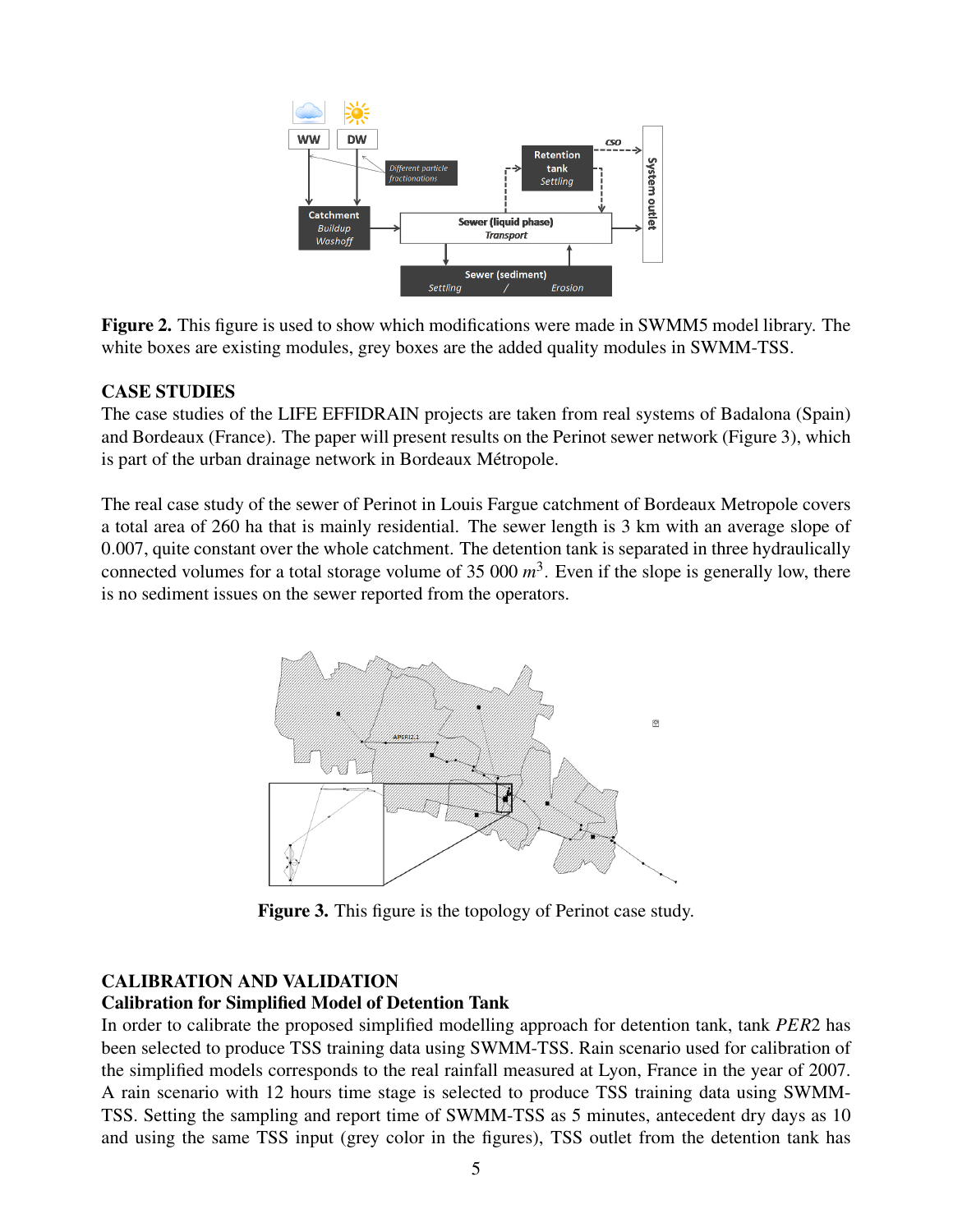been produced by both SWMM-TSS (black color) and the simplified models (red color) as shown in Figure 4. Comparison has shown that adequate result can be achieved by using simplified model of detention tank with 82.38% fitting rate.



Figure 4. This figure is used to show the calibration performance for the tank model.

# Calibration and Validation for Simplified Model of Sewers

One rain scenario from a time stage with 12 hours is selected to produce TSS training data using SWMM-TSS for calibration. After achieving calibrated TSS models, another different rain scenario with different rain intensity is applied in SWMM-TSS to produce TSS data for validating the working of these produced simplified models.



Figure 5. These figures are used to present the calibration and validation performance for the sewer model.

The calibration and validation performances have been shown in Figure 5, which confirm that, the sewer model has considerable performance. Table 1 provides the parameter values after calibration and also the model fitting for both calibration and validation for the sewer model.

Table 1. This table presents the parameters with the calibrated and validation results for sewer models.

|        |      |      | <b>Calibration fitting</b> | <b>Validation fitting</b> |
|--------|------|------|----------------------------|---------------------------|
| Values | 0.73 | 0.27 | 97.02%                     | 92.20%                    |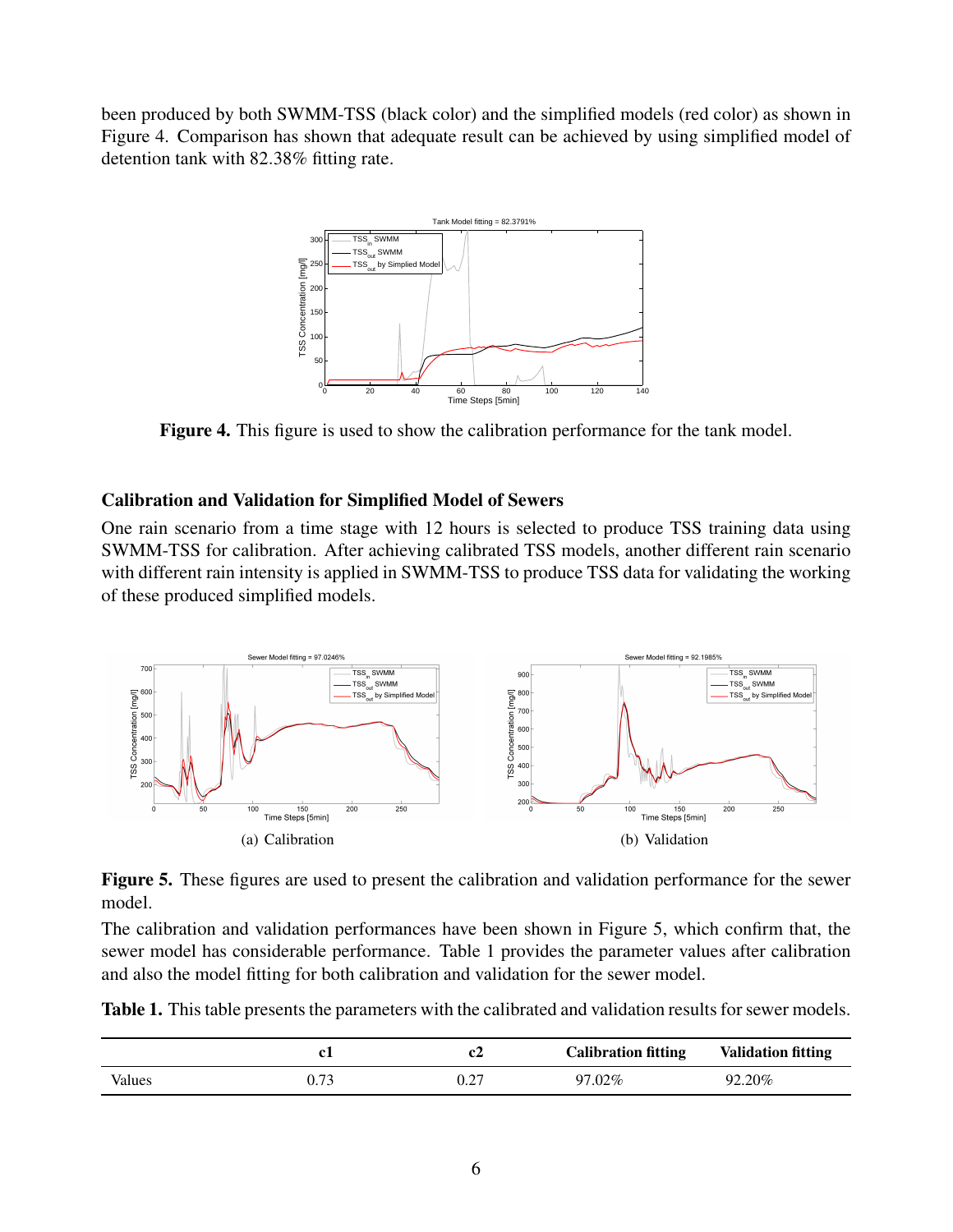#### REAL-TIME CONTROL

The integrated management of IUWS (including sewer network and WWTP) requires controlling the flow and TSS in the networks and in-out of detention tanks in real time. The process of IUWS control is also highly dependent on rainfall scenarios which require rain predictions. Considering these characteristic of IUWS control, MPC has been proved to provide efficient methods to control urban drainage networks, generating optimal control actions by optimizing an objective function at every control step. Besides, MPC can predict future behavior of the system through using an internal model over a finite prediction horizon (Cembrano et al., 2004).

When applying MPC to IUWS, the system dynamics may be represented by means of state-space equations. MPC state space equation can be presented as (Butler and Schütze, 2005; Xu et al., 2013):

$$
x_t(k+1) = f(x_t(k), u(k), d(k))
$$
\n(10)

where  $x_t$  represents water volume and TSS concentrations, *u* represent the control variables (such as flows through gates or pumps in and out of detention tanks, etc.), *d* represents the uncontrolled disturbance, related to the rain intensity.

Additionally, the definition of performance indexes related to the quantity and quality of effluents, with the goal of reducing the polluting load to the receiving environment will be applied continued efforts for improving performance of IUWS (Schutze et al. 2002; Schutze et al., 2003; Schutze et al., 2004; Vanrolleghem et al., 2005). More results will be provided during the process of the project.

#### **CONCLUSION**

This paper proposed simplified conceptual modelling approaches for representing dynamic behaviors of TSS in sewer networks, which are oriented to be involved in the integrated RTC of IUWS. The SWMM software, with an extension for detailed lumped conceptual modelling of TSS, is used to produce realistic simulated data for calibration and validation. The Perinot sewer network, which is a real life example is used for case study. The application and validation results of the proposed modelling approaches have proved that the simplified conceptual model can capture the main characteristics of TSS evolution in sewer networks with equations that are simple enough to be used for integrated RTC control to IUWS.

#### ACKNOWLEDGEMENTS

The authors wish to thank the support received by the European Commission research grant of project LIFE EFFIDRAIN (LIFE14 ENV/ES/000860) The authors also want to thank Bordeaux Metropole and Aigües de Barcelona for the financial and technical support.

#### **REFERENCES**

Ackers P. and White W. R. (1973). Sediment transport: a new approach and analysis. J. Hydra. Divi., 99(11), 2041-2060. Ahyerre M., Chebbo G., Tassin B. and Gaume E. (1998). Storm water quality modelling, an ambitious objectives? J. Wat. Sci. Tech., 37(1), 205-213.

Beck M. B. (1976). Dynamic modelling and control applications in water quality maintenance. J. Wat. Resear., 10(7), 575-595.

Bertrand-Krajewski J. L. (2006). Modelling of sewer solids production and transport. J. Modell. of Sedi. Trans. and Proce., INSA de Lyon.

Becouze C., Bertrand-Krajewski J. -L., Dembélé A., Cren-Olivé C. and Coquery M. (2009). Preliminary assessment of fluxes of priority pollutants in stormwater discharges in two urban catchments in Lyon. Proceed. of the 13th IWA intern. confer. on Diffuse Pollu. and Integ. Waters. Manage., Seoul, South Korea.